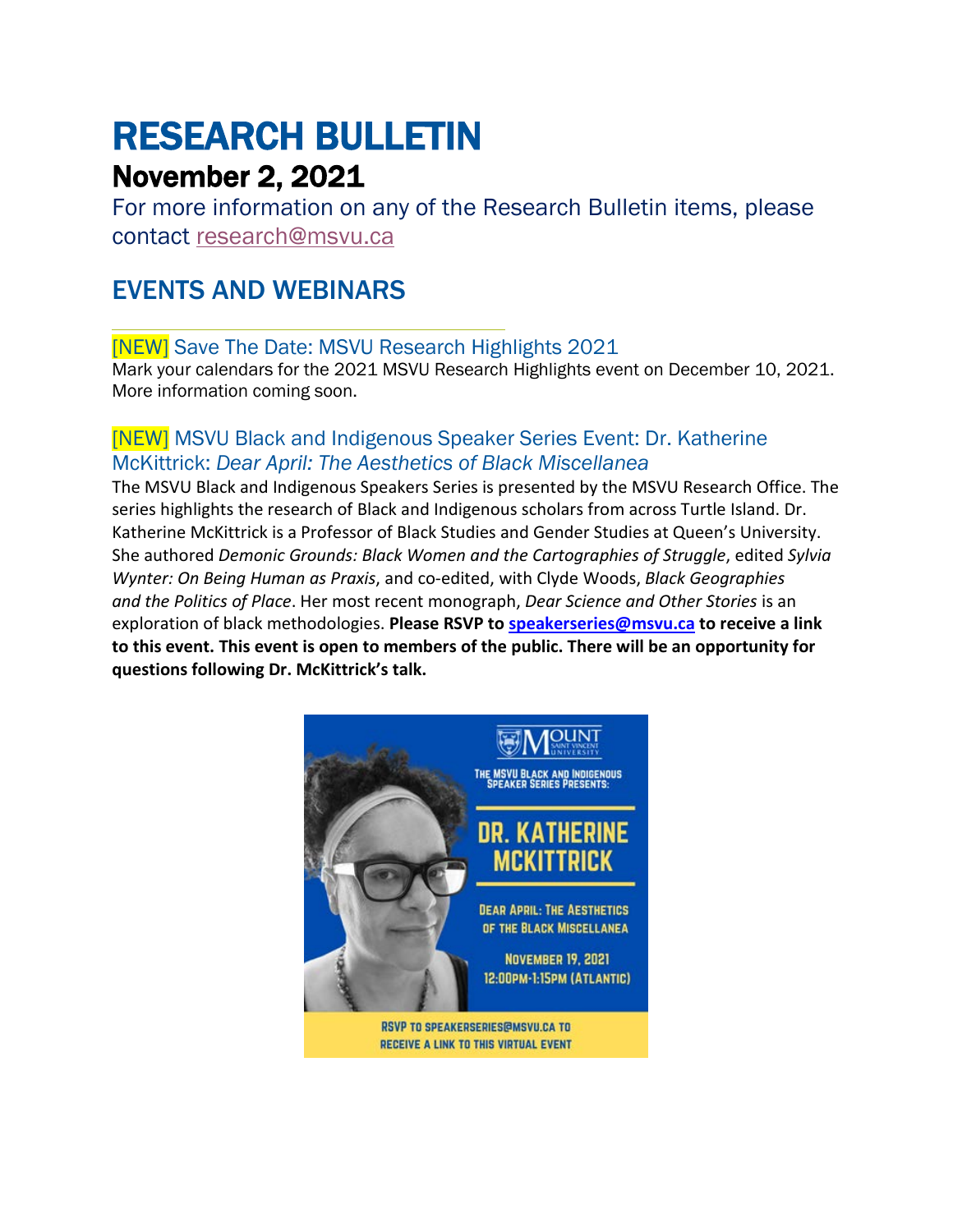### [NEW] Free Virtual Symposium: Black Lives Matter Research

On November 3-4, 2021, Montclair State University's Institutional Review Board will host a free virtual symposium, Black Lives Matter in Research: Building Transdisciplinary Collaboratives and Approaches to Addressing Racism in Research. This event will bring together a community of researchers and human subjects professionals into the discussion of Black Lives Matter and its intersectionality with research design and research methodologies. Within the greater context of racism there is a need for exploration of how researchers, research administration and human subject professionals can work together to address inclusivity, beneficence, exclusionary design, participation issues, representation and more. To find out more information click [here.](https://www.montclair.edu/institutional-review-board/blminresearch/)

#### [NEW] Expert Panel Speaker Series on Sex and Gender Based Analysis + (SGBA+) in Research

Join *womenmind™* for two expert panels of SGBA+ to learn about why it is important and how it can be integrated into your research. The second panel on Integrating SGBA+ into Research will be on November 17, 2021, from 1:00-2:30 p.m. More information can be found [here.](https://projectprotech.ca/wp-content/uploads/2021/09/womenmind-SpeakerSeriesPoster_2021_final.pdf)

#### [NEW] MSSU *Keeping up with Knowledge Translation* Event

The Maritime SPOR SUPPORT Unit (MSSU) is excited to share that registration for Session 5 of our new capacity development webinar series, *Keeping up with Knowledge Translation* is now live! Each session of the series will touch on both the science and practice of KT in the Maritimes. The webinar series will be of interest to key stakeholders across the health care community including health care professionals, patients/caregivers, trainees, policymakers, and researchers. Session 5 will take place on Thursday November 18th from 12:00 pm -1:00pm. More information [here.](http://events.r20.constantcontact.com/register/event?llr=ryzppguab&oeidk=a07eipbk9loc0070aa1)

#### MAXQDA Introductory Workshop

Introductory MAXQDA training: A 2-part workshop: Nov 8 and 10 - On Monday and Wednesday, Nov 8 and 10 (during the study break), from 9am to 12:30pm each day, Dr. Áine Humble will conduct an introductory workshop on MAXQDA software (version 2020) for qualitative data analysis, via Microsoft Teams to a maximum of 15 participants. This workshop is open to MSVU faculty, graduate students, and staff who are working on qualitative research projects. All participants should have at least an introduction to qualitative analysis/methods (content that is more than just one class of instruction) and be comfortable using/learning new computer technology. Participants will be encouraged to practice on the software before the second meeting. The program can be accessed in two ways: (a) by downloading a demo version onto their own computer a couple of days before the first workshop, or (b) accessing the MAXQDA software in the Seton lab via remote access (instructions are available). A training manual will be provided. If you are interested, please send an email to [aine.humble@msvu.ca](mailto:aine.humble@msvu.ca) by Friday, October 29 with the following information: (a) name and email address, (b) identify as MSVU faculty, grad student, or staff, and (c) describe your experience with qualitative research/training (e.g., have you completed a course on qualitative research). There is no cost for this workshop. All individuals who meet the criteria for participation are welcome, but preference is given to those who have not taken the training previously.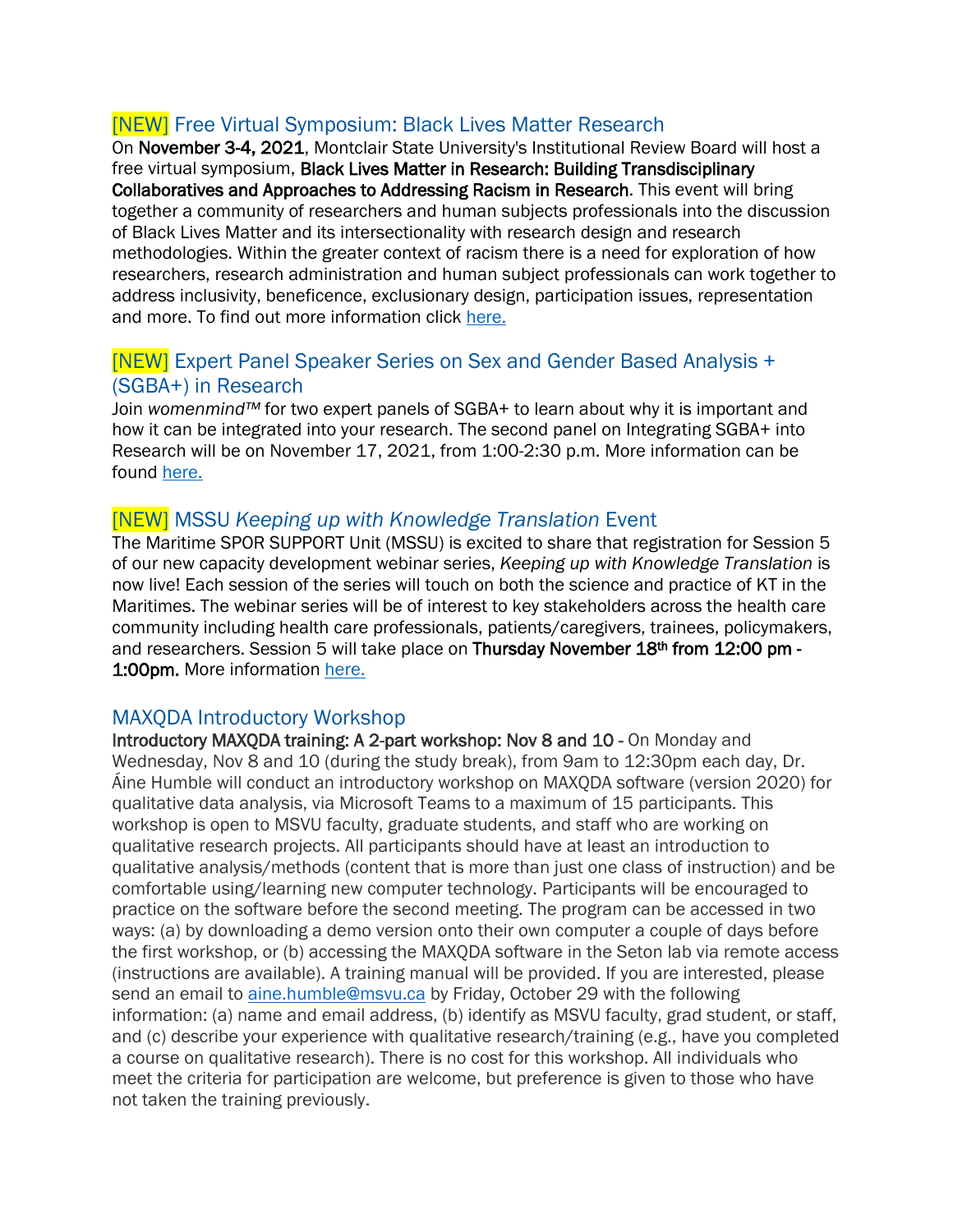#### Allied for Inclusivity in LTC: A Forum to Build Connections

Canadian researchers are invited to share their equity, diversity, inclusion and ageing work at [Allied for Inclusivity in LTC: A Forum to Build Connections.](https://clri-ltc.ca/events/allied-for-inclusivity/) The half-day, virtual forum brings together delegates from across Ontario representing LTC leadership, interprofessional teams, and researchers working in the area of EDI, ageing and LTC. Forum will be held February 9, 2022 you can sign up to [get notified w](https://lp.constantcontactpages.com/su/Hmpkw14/diversityforum)hen registration opens. Here are the details about how to [submit a presentation.](https://clri-ltc.ca/2021/08/call-for-presentations/)

#### Formation nationale de la fédération Calcul Canada : Visualisation avancée avec ParaView (en français)

#### 2, 3 novembre, 14h00-17h00 AH

ParaView est un outil d'analyse et de visualisation de données multiplateforme et ouvert conçu pour fonctionner tant sur un ordinateur portable que sur un superordinateur. Cet atelier de niveau avancé traitera d'animation, de scriptage et de visualisation à distance. Un exercice pratique montrera comment animer un jeu de données d'une turbine (image clé, mouvement de la caméra, trajectoire).

#### [DÉTAILS ET S'INSCRIRE](https://acceleratediscovery.us3.list-manage.com/track/click?u=2f8c75f0071fbe1aed5a7d0e3&id=56beca74aa&e=6014c0790c)

#### Introductory Programming for Humanities and Social Sciences

#### *15, 16, 22, 23 November, 09:00-13:00hrs Atlantic*

This is an introductory series for researchers and students interested in programming basics for humanities and social sciences applications. No prior experience with programming is required. Applications include digital data organization and preparation in the humanities, and internet data collection from platforms such as Twitter. Series includes: Introduction to Unix Shell; Regular Expressions; Python for Humanities; and API querying with Python. The workshop is partially based on Software-Carpentry materials. Participants are strongly encouraged to attend all four as later sessions build on previous material. [REGISTER](https://www.eventbrite.ca/e/acenet-introductory-programming-for-humanities-social-science-tickets-171337704687)

#### Introductory Programming with MATLAB

#### *25 November and 2 December, 12:00-15:30hrs Atlantic*

This is a beginner level series that is hands-on, covering the fundamentals of MATLAB, including data types, conditional statements, loops and functions, as well as program design, version control, data management, and task automation. Participants will be encouraged to help one another and to apply what they have learned to their own research problems. The goal is to teach the practical knowledge needed to start programming, debugging and using MATLAB in everyday tasks. [REGISTER](https://www.eventbrite.ca/e/acenet-introductory-programming-with-matlab-tickets-171330202247)

#### Compute Canada Federation National Training: Securing Your Research on Compute Clusters and Clouds

#### 29 November, 1, 3 December, 13:30-15:00hrs Atlantic

Learn how to protect your research using cybersecurity techniques. During the three days of this workshop, various aspects of cybersecurity will be covered to help you protect your research! Cybersecurity concepts, cyberattack models, as well as best practices to protect your research will be reviewed. We will talk about cryptography and you will get to apply the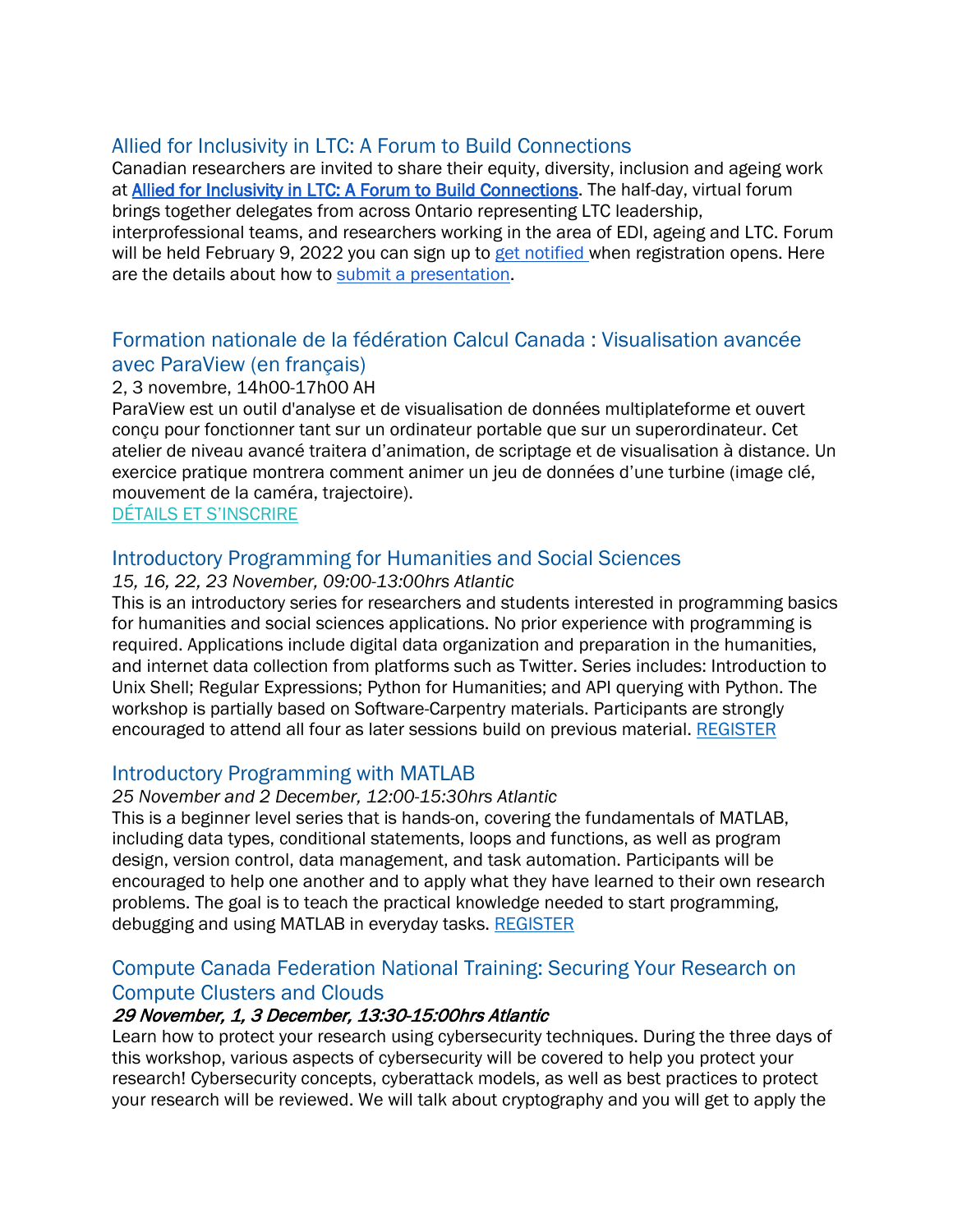concepts to a real life scenario using SSH keys. Finally, a review of cybersecurity in the context of human research data and the Research Ethics Board. The workshop will be a mix of theory and practical exercises. Sessions will be delivered in English, but we will have the ability to respond to questions in French.

[DETAILS & REGISTER](https://acceleratediscovery.us3.list-manage.com/track/click?u=2f8c75f0071fbe1aed5a7d0e3&id=e431b72b1e&e=6014c0790c)

#### Women & HIV Workshop Series

In honour of 10 years of research and advocacy, [CHIWOS](https://can01.safelinks.protection.outlook.com/?url=http%3A%2F%2Fwww.chiwos.ca%2F&data=04%7C01%7CPriscilla.Medeiros%40wchospital.ca%7Cdb806dc412b34a4f1aeb08d973b4bdef%7C26033a94b4704c0bae8b58ee1d2eea24%7C0%7C0%7C637668042376807836%7CUnknown%7CTWFpbGZsb3d8eyJWIjoiMC4wLjAwMDAiLCJQIjoiV2luMzIiLCJBTiI6Ik1haWwiLCJXVCI6Mn0%3D%7C1000&sdata=k6VXndQVCda3IbqXlDnQUq%2B9PKuvkbpcntXAMAZCVck%3D&reserved=0) is hosting the **National Women** and HIV Virtual Workshop Series to engage and expand our knowledge sharing network, invite discussion, identify gaps, and develop goal statements and collective actions that will improve the health, healthcare, and wellbeing of women living with HIV in Canada. This workshop series will highlight the diversity of voices, histories, and leadership of women living with HIV across Canada. *The workshop series will be simultaneously available in English and French.*

There are four workshops in this series that will take place on Zoom over five weeks in November and December 2021 at 11am -1:30pm PST / 2pm-4:30pm EST. Please save these dates!

- Thursday, November 4th
- Thursday, November 18th
- Thursday, November 25th
- Thursday, December 2nd in honour of *World AIDS Day*

For more details, including the workshop series agenda, please visit: [https://tinyurl.com/y7c35f3h](https://can01.safelinks.protection.outlook.com/?url=https%3A%2F%2Ftinyurl.com%2Fy7c35f3h&data=04%7C01%7CPriscilla.Medeiros%40wchospital.ca%7Cdb806dc412b34a4f1aeb08d973b4bdef%7C26033a94b4704c0bae8b58ee1d2eea24%7C0%7C0%7C637668042376807836%7CUnknown%7CTWFpbGZsb3d8eyJWIjoiMC4wLjAwMDAiLCJQIjoiV2luMzIiLCJBTiI6Ik1haWwiLCJXVCI6Mn0%3D%7C1000&sdata=Dj8L%2FpBtRDDy23oImeCLr2xfHpQoT39bQftRjKLshRI%3D&reserved=0) or contact Mina Kazemi, CHIWOS Coordinator in Ontario, at [mina.kazemi@wchospital.ca.](mailto:mina.kazemi@wchospital.ca)

**[REMINDER]** SSHRC Upcoming Webinars<br>SSHRC will be holding a series of webinars for applicants and research administrators on upcoming competitions.

| The webindre will be note vid webLA at the rollowing dated and timed. |                                    |                                    |
|-----------------------------------------------------------------------|------------------------------------|------------------------------------|
| Connection                                                            | Tuesday, November 16, 2021         | <b>Webex Events (classic)</b>      |
| Grants                                                                | 11:00 a.m. to 1:00 p.m. (eastern)  | Password: SSHRC2021                |
| (English)                                                             |                                    |                                    |
| Connection                                                            | Thursday, November 18, 2021        | <b>Webex Events (classic)</b>      |
| Grants                                                                | 11:00 a.m. to 1:00 p.m. (eastern)  | Password: SSHRC2021                |
| (French)                                                              |                                    |                                    |
| Insight                                                               | Thursday, December 16, 2021        | https://sshrcvideo.webex.com/sshrc |
| Development                                                           | 10:00 a.m. to 11:30 a.m. (eastern) | video/j.php?MTID=m32ac5ca540f5     |
| Grants                                                                |                                    | 8cadd1f81f5561c522b9               |
| (French)                                                              |                                    |                                    |
| Insight                                                               | Thursday, December 16, 2021        | https://sshrcvideo.webex.com/sshrc |
| Development                                                           | 1:30 p.m. to 3:00 p.m. (eastern)   | video/j.php?MTID=m41cf2b5baeaa     |
| Grants                                                                |                                    | c5f1113925453d054dd1               |
| (English)                                                             |                                    |                                    |

The webinars will be held via WebEx at the following dates and times: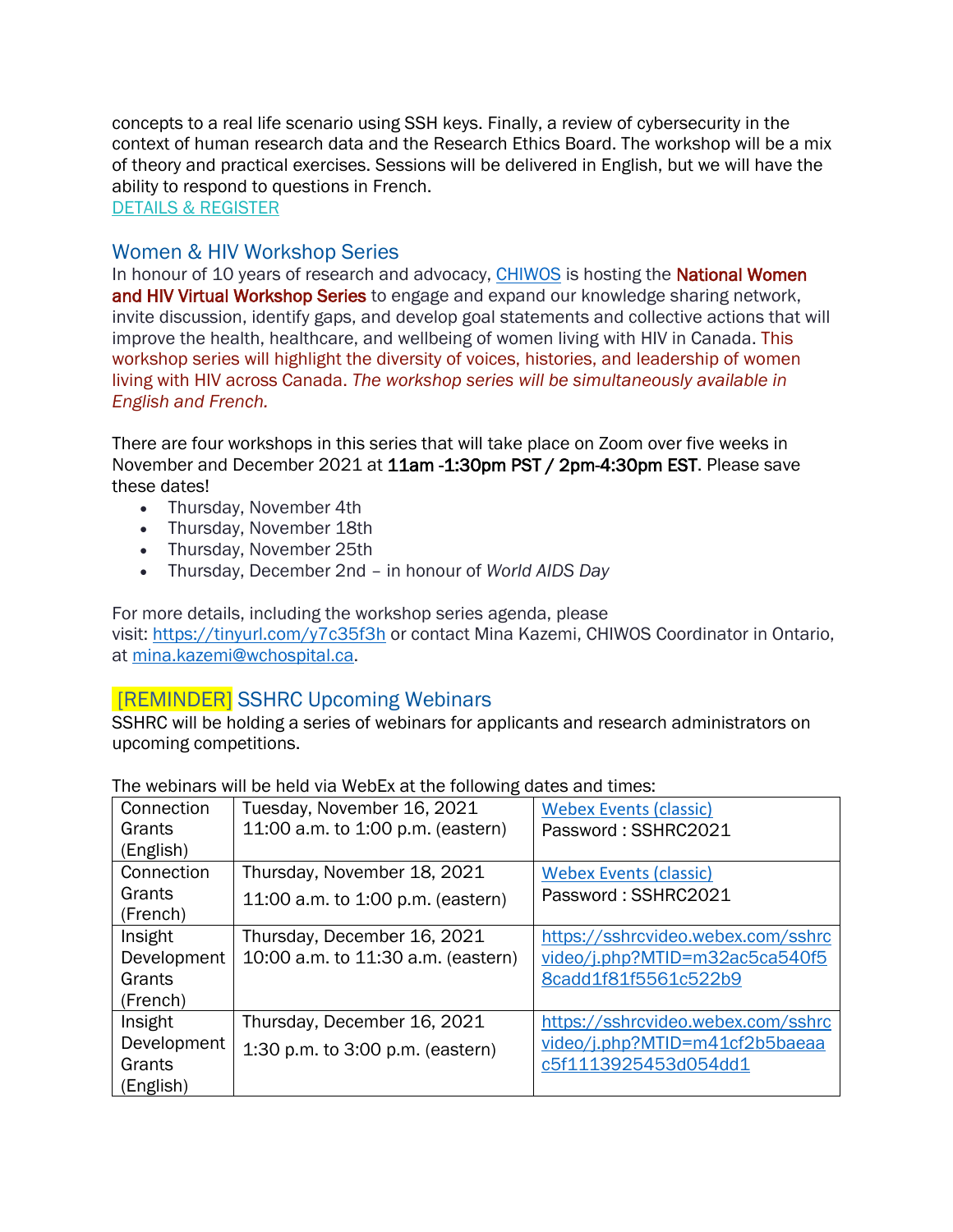If you have technical questions, please contact: **Helpdesk** Tel.: 613-995-4273 Email: [webgrant@sshrc-crsh.gc.ca](file://ottanvdifs01/VDI_UserData/axt/AppData/Roaming/OpenText/OTEdit/enterprise-enterprise/c56073388/webgrant@sshrc-crsh.gc.ca)

# FUNDING OPPORTUNITIES

#### [NEW] NSERC Research Tools and Instruments 2022 Competition

The Research Tools and Instruments (RTI) grants program provides the primary avenue for university researchers in the natural sciences and engineering to obtain up to \$150,000 in support for research tools and instruments with a net cost between \$7,001 and \$250,000. The research community is also encouraged to explore other avenues for funding research tools and instruments, including NSERC's other programs that allow the purchase of equipment as eligible expenses. More information [here.](https://www.uoguelph.ca/research/alerts/content/nserc-research-tools-and-instruments-2022-competition)

Open Research Area: 7<sup>th</sup> Call for Proposals<br>CARA is pleased to announce the launch of the 7<sup>th</sup> call for proposals of the Open Research Area (ORA 7) funding opportunity. ORA 7 is based on an agreement among the Agence nationale de la recherche (ANR; France), the Deutsche Forschungsgemeinschaft (Germany), the Economic and Social Research Council (UK), and the Social Sciences and Humanities Research Council (SSHRC; Canada). The scheme will provide funding for integrated projects by researchers coming from at least three of the four subscribing countries. There is also a special opportunity for co-operation with researchers in Japan.

The ORA was created to strengthen international co-operation in social sciences by funding high-quality scientific research projects. SSHRC will support the participation of researchers affiliated with eligible Canadian postsecondary institutions, from all disciplines of the social sciences and humanities. However, disciplinary coverage varies according to the involvement of national agencies. Applicants can request up to \$135,000 per year for a maximum of \$400,000 over two to three years.

ANR is the coordinating agency for this ORA 7 call for proposals. All relevant documents for this funding opportunity are available in English on [ANR's website](https://can01.safelinks.protection.outlook.com/?url=https%3A%2F%2Fanr.fr%2Fen%2Fcall-for-proposals-details%2Fcall%2Fopen-research-area-for-the-social-sciences-seventh-call-for-proposals-2021%2F&data=04%7C01%7CPPOD-DPOP%40SSHRC-CRSH.GC.CA%7Cbff25ca6a7924e2b3ffd08d972d9415b%7Cfbef079820e34be7bdc8372032610f65%7C1%7C0%7C637667099696253956%7CUnknown%7CTWFpbGZsb3d8eyJWIjoiMC4wLjAwMDAiLCJQIjoiV2luMzIiLCJBTiI6Ik1haWwiLCJXVCI6Mn0%3D%7C1000&sdata=A2IvoG260aJHvaw8RWR5udWjxpaE3T5t5OPr8IxiEEc%3D&reserved=0) and in French [upon](mailto:partnerships@sshrc-crsh.gc.ca)  [request.](mailto:partnerships@sshrc-crsh.gc.ca) All proposals for this call will be submitted through the [ANR's electronic submission](https://can01.safelinks.protection.outlook.com/?url=https%3A%2F%2Faap.agencerecherche.fr%2F_layouts%2F15%2FSIM%2FPages%2FSIMNouveauProjet.aspx%3FidAAP%3D1724&data=04%7C01%7CPPOD-DPOP%40SSHRC-CRSH.GC.CA%7Cbff25ca6a7924e2b3ffd08d972d9415b%7Cfbef079820e34be7bdc8372032610f65%7C1%7C0%7C637667099696263905%7CUnknown%7CTWFpbGZsb3d8eyJWIjoiMC4wLjAwMDAiLCJQIjoiV2luMzIiLCJBTiI6Ik1haWwiLCJXVCI6Mn0%3D%7C1000&sdata=nvfyrHmnP4ls29viW%2B9coRMLWmW7RSbK8QsazeCGmjE%3D&reserved=0)  [system, SIM.](https://can01.safelinks.protection.outlook.com/?url=https%3A%2F%2Faap.agencerecherche.fr%2F_layouts%2F15%2FSIM%2FPages%2FSIMNouveauProjet.aspx%3FidAAP%3D1724&data=04%7C01%7CPPOD-DPOP%40SSHRC-CRSH.GC.CA%7Cbff25ca6a7924e2b3ffd08d972d9415b%7Cfbef079820e34be7bdc8372032610f65%7C1%7C0%7C637667099696263905%7CUnknown%7CTWFpbGZsb3d8eyJWIjoiMC4wLjAwMDAiLCJQIjoiV2luMzIiLCJBTiI6Ik1haWwiLCJXVCI6Mn0%3D%7C1000&sdata=nvfyrHmnP4ls29viW%2B9coRMLWmW7RSbK8QsazeCGmjE%3D&reserved=0) In addition to the call-specific documents available on ANR's website, researchers affiliated with eligible Canadian institutions are also invited to consult [SSHRC's](https://can01.safelinks.protection.outlook.com/?url=http%3A%2F%2Fwww.sshrc-crsh.gc.ca%2Ffunding-financement%2Fprograms-programmes%2Fora%2Findex-eng.aspx&data=04%7C01%7CPPOD-DPOP%40SSHRC-CRSH.GC.CA%7Cbff25ca6a7924e2b3ffd08d972d9415b%7Cfbef079820e34be7bdc8372032610f65%7C1%7C0%7C637667099696263905%7CUnknown%7CTWFpbGZsb3d8eyJWIjoiMC4wLjAwMDAiLCJQIjoiV2luMzIiLCJBTiI6Ik1haWwiLCJXVCI6Mn0%3D%7C1000&sdata=a2USP9zaj9G3N6xT4QqHS7N99cgwy3UNVVbTvIr2FP8%3D&reserved=0)  [website](https://can01.safelinks.protection.outlook.com/?url=http%3A%2F%2Fwww.sshrc-crsh.gc.ca%2Ffunding-financement%2Fprograms-programmes%2Fora%2Findex-eng.aspx&data=04%7C01%7CPPOD-DPOP%40SSHRC-CRSH.GC.CA%7Cbff25ca6a7924e2b3ffd08d972d9415b%7Cfbef079820e34be7bdc8372032610f65%7C1%7C0%7C637667099696263905%7CUnknown%7CTWFpbGZsb3d8eyJWIjoiMC4wLjAwMDAiLCJQIjoiV2luMzIiLCJBTiI6Ik1haWwiLCJXVCI6Mn0%3D%7C1000&sdata=a2USP9zaj9G3N6xT4QqHS7N99cgwy3UNVVbTvIr2FP8%3D&reserved=0) for guidance and additional information regarding SSHRC specific eligibility criteria and terms and conditions for participation.

Deadline for the submission of proposals is November 17, 2021, 4:00 p.m. Central European Time (10:00 a.m. eastern). For questions, please contact: [partnerships@sshrc](file://ottanvdifs01/VDI_UserData/AIB/AppData/Roaming/OpenText/OTEdit/EC_cs971/c68093766/mailto_partnerships@sshrc-crsh.gc.ca)[crsh.gc.ca](file://ottanvdifs01/VDI_UserData/AIB/AppData/Roaming/OpenText/OTEdit/EC_cs971/c68093766/mailto_partnerships@sshrc-crsh.gc.ca)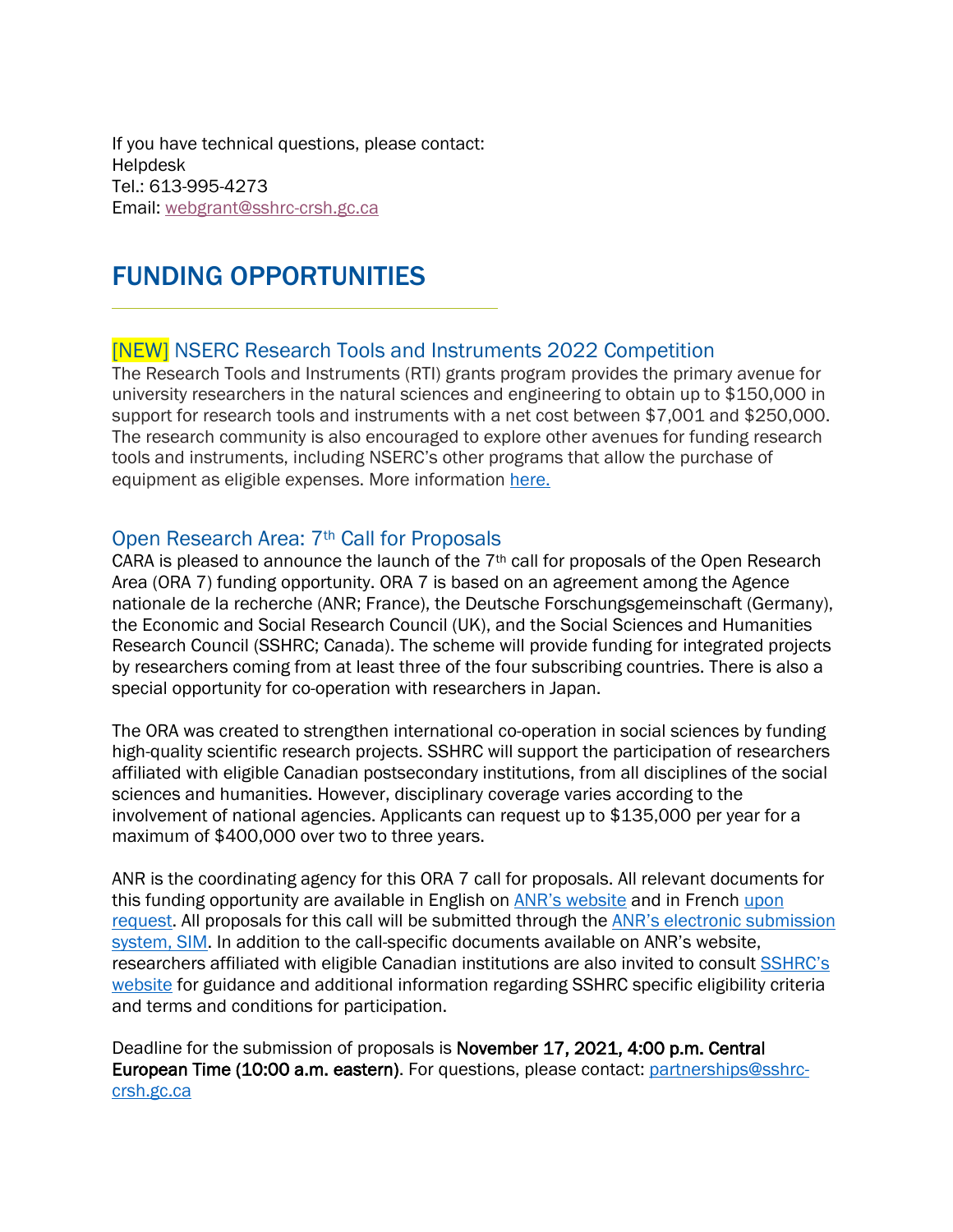### [REMINDER] External Grant Reminders

Below are some of our most popular and notable grant deadlines in the Fall. Please note that the most up-to-date information on CIHR opportunities can be found on [ResearchNet.](https://researchnet-recherchenet.ca/rnr16/LoginServlet?language=E)

November:

 Nov. 1: [NSERC Discovery;](https://www.nserc-crsng.gc.ca/Professors-Professeurs/Grants-Subs/DGIGP-PSIGP_eng.asp) [SSHRC Connection](https://www.sshrc-crsh.gc.ca/funding-financement/programs-programmes/connection_grants-subventions_connexion-eng.aspx) Nov 15: [SSHRC Partnership Development](https://www.sshrc-crsh.gc.ca/funding-financement/programs-programmes/partnership_development_grants-subventions_partenariat_developpement-eng.aspx)

#### Knowledge Synthesis Grants Call – "The Emerging Asocial Society"

The Social Sciences and Humanities Research Council of Canada (SSHRC) has launched a Knowledge Synthesis Grants funding opportunity to assess the state of research knowledge on the topic of *["The Emerging Asocial Society"](https://can01.safelinks.protection.outlook.com/?url=https%3A%2F%2Fwww.sshrc-crsh.gc.ca%2Ffunding-financement%2Fprograms-programmes%2Fksg_asocial_society-ssc_societe_asociale-eng.aspx&data=04%7C01%7CPPOD-DPOP%40SSHRC-CRSH.GC.CA%7C68a060fb49364800f49f08d96e1e657b%7Cfbef079820e34be7bdc8372032610f65%7C1%7C0%7C637661899089622565%7CUnknown%7CTWFpbGZsb3d8eyJWIjoiMC4wLjAwMDAiLCJQIjoiV2luMzIiLCJBTiI6Ik1haWwiLCJXVCI6Mn0%3D%7C1000&sdata=Z%2FL4CyM5kROljwNtt5EhbxPWIqvNx1sm7E2SFPspI9A%3D&reserved=0)*, under SSHRC's [Imagining Canada's](https://can01.safelinks.protection.outlook.com/?url=https%3A%2F%2Fwww.sshrc-crsh.gc.ca%2Fsociety-societe%2Fcommunity-communite%2FImagining_Canadas_Future-Imaginer_l_avenir_du_Canada-eng.aspx&data=04%7C01%7CPPOD-DPOP%40SSHRC-CRSH.GC.CA%7C68a060fb49364800f49f08d96e1e657b%7Cfbef079820e34be7bdc8372032610f65%7C1%7C0%7C637661899089632509%7CUnknown%7CTWFpbGZsb3d8eyJWIjoiMC4wLjAwMDAiLCJQIjoiV2luMzIiLCJBTiI6Ik1haWwiLCJXVCI6Mn0%3D%7C1000&sdata=sgWB3C12NjQt8uNGubT%2FHAMFUWqMJ%2Bc%2FjMExRiN5TX4%3D&reserved=0)  [Future](https://can01.safelinks.protection.outlook.com/?url=https%3A%2F%2Fwww.sshrc-crsh.gc.ca%2Fsociety-societe%2Fcommunity-communite%2FImagining_Canadas_Future-Imaginer_l_avenir_du_Canada-eng.aspx&data=04%7C01%7CPPOD-DPOP%40SSHRC-CRSH.GC.CA%7C68a060fb49364800f49f08d96e1e657b%7Cfbef079820e34be7bdc8372032610f65%7C1%7C0%7C637661899089632509%7CUnknown%7CTWFpbGZsb3d8eyJWIjoiMC4wLjAwMDAiLCJQIjoiV2luMzIiLCJBTiI6Ik1haWwiLCJXVCI6Mn0%3D%7C1000&sdata=sgWB3C12NjQt8uNGubT%2FHAMFUWqMJ%2Bc%2FjMExRiN5TX4%3D&reserved=0) initiative.

This call for proposals focuses on the state of knowledge from research on issues related to the growing sense of disconnection, isolation, and loneliness in Canadian society. The resulting synthesis will identify roles that the academic, public, private, and not-for-profit sectors may play in promoting more connected and resilient communities, and may inform the development of effective tools, robust policies and sustainable practices required to support the transition to a more equitable, healthy and prosperous future.

The deadline for applications is December 17, 2021. For more information on the call for proposals, please contact: [ksg-ssc@sshrc-crsh.gc.ca.](file://ottanvdifs01/VDI_UserData/lxc/AppData/Roaming/OpenText/OTEdit/EC_cs971/c52554283/mailto_ksg-ssc@sshrc-crsh.gc.ca)

#### Mitacs: GRA Thematic Call

The MSVU Research Office pleased to share the website link of the upcoming [GRA thematic](https://www.mitacs.ca/en/programs/globalink/globalink-thematic-call)  [call.](https://www.mitacs.ca/en/programs/globalink/globalink-thematic-call) The call officially launched on September 1 and will close on December 1.

#### SSHRC launches new Race, Gender and Diversity Initiative

SSHRC has officially launched the new Race, Gender and Diversity Initiative. Valued at up to \$450,000 over three years, the deadline is November 15, 2021. The goal of the Race, Gender and Diversity Initiative is to support community-based and communityled research partnerships with postsecondary institutions that are grounded in the lived experience of underrepresented or disadvantaged groups and that analyze the causes and persistence of systemic racism and discrimination. Leadership by people from underrepresented or disadvantaged groups in research projects about race, gender and diversity is important to help ensure the research is grounded in the complexities of the lived experiences and histories of diverse groups and individuals, and to inform more rigorous and relevant policy and program design. The ultimate purpose of this initiative is to support partnership research and related activities to meet the needs of organizations working toward removing barriers and disparities for women; First Nations, Inuit and Métis Peoples; Black, Asian and other racialized peoples; people living with disabilities (both visible and invisible); LGBTQ2+ people; religious minorities; and others marginalized on the basis of their ethnicity and other identity factors. This initiative encourages an intersectional approach. Intersectionality—a term first coined by African-American scholar Kimberlé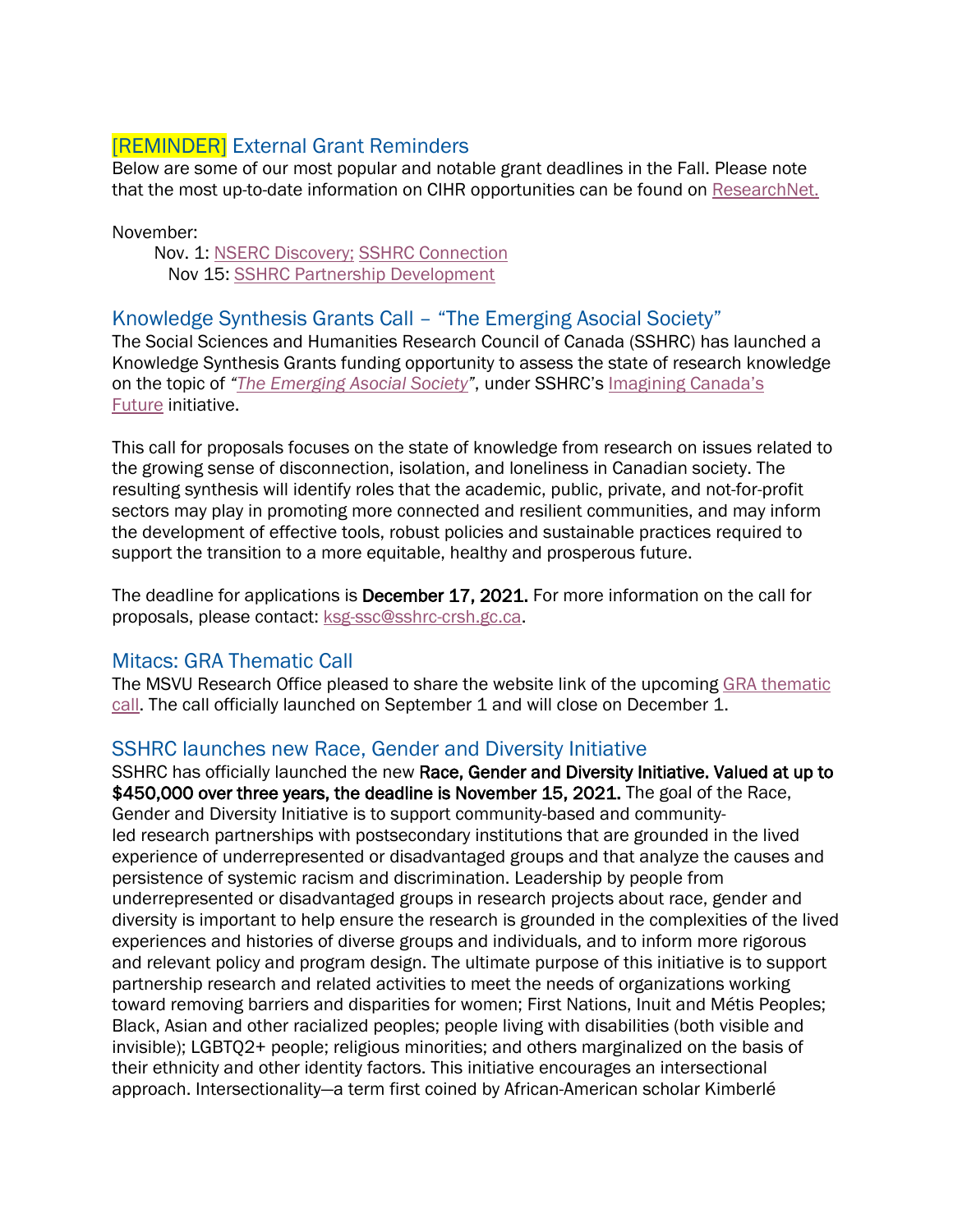Williams Crenshaw—is an approach to research that helps us understand how identities (e.g., race gender, class and sexuality) and power structures intersect to create various modes of discrimination and privilege, advantage and disadvantage. Research under this initiative can include learning from grant-supported or prior pilot projects to achieve greater justice and equity.

More information can be found [here.](https://www.sshrc-crsh.gc.ca/funding-financement/programs-programmes/rgdi-irgd-eng.aspx) Please contact Veronica Bacher at [veronica.bacher@msvu.ca](mailto:veronica.bacher@msvu.ca) if you are thinking about an application.

#### Government of Canada – Doctoral Scholarship Opportunity in Canada

The Vanier Canada Graduate Scholarships program is designed to support world-class students pursuing doctoral degrees at Canadian universities. The scholarship awards \$50,000 per year for three years. The program is open to both Canadian and international students. Students must be nominated by the Canadian university at which they plan to study.

The 2021-2022 competition was launched on *June 23, 2021*, and please note the following important dates:

For Students: Consult nominating institution for submission deadline.

#### For nominating institutions: Deadline: November 2, 2021 (20:00 EST).

Please click [here](https://vanier.gc.ca/en/news-nouv_2021-22.html) to access the launch memo, and kindly consult our website at <http://www.vanier.gc.ca/> for further details on our program, including how to apply.

### ANNOUNCEMENTS

#### [NEW] Calling all Researchers for Art!

The MSVU's Research Office is looking for art pieces to hang in their office. If you or any fellow researchers have interesting art pieces such as photos or paintings of current or previous research projects, please submit them to [jacqueline.gahagan@msvu.ca.](mailto:jacqueline.gahagan@msvu.ca)

#### [NEW] NSERC Contact Newsletter

View the Natural Sciences and Engineering Research Council of Canada (NSERC) monthly newsletter [here.](https://www.nserc-crsng.gc.ca/Media-Media/Newsletter-Bulletin/v45_n3/contact_eng.html)

#### [NEW] CIHR Newsletter

View the Canadian Institute of Health Research (CIHR) monthly newsletter [here.](https://suivi.lnk01.com/v/443/a1bc484810dc22463787b530c7372999b483a8de64f605ba)

#### [NEW] AIEDIRP Newsletter

Read the Atlantic Indigenous Economic Development Integrated Research Program (AIEDIRP) October Newsletter [here.](https://mailchi.mp/09912e4d454b/aiedirp-october-newsletter?e=bf54bd9efb)

[NEW] Volunteer Opportunity – Research Ethics Board Community Member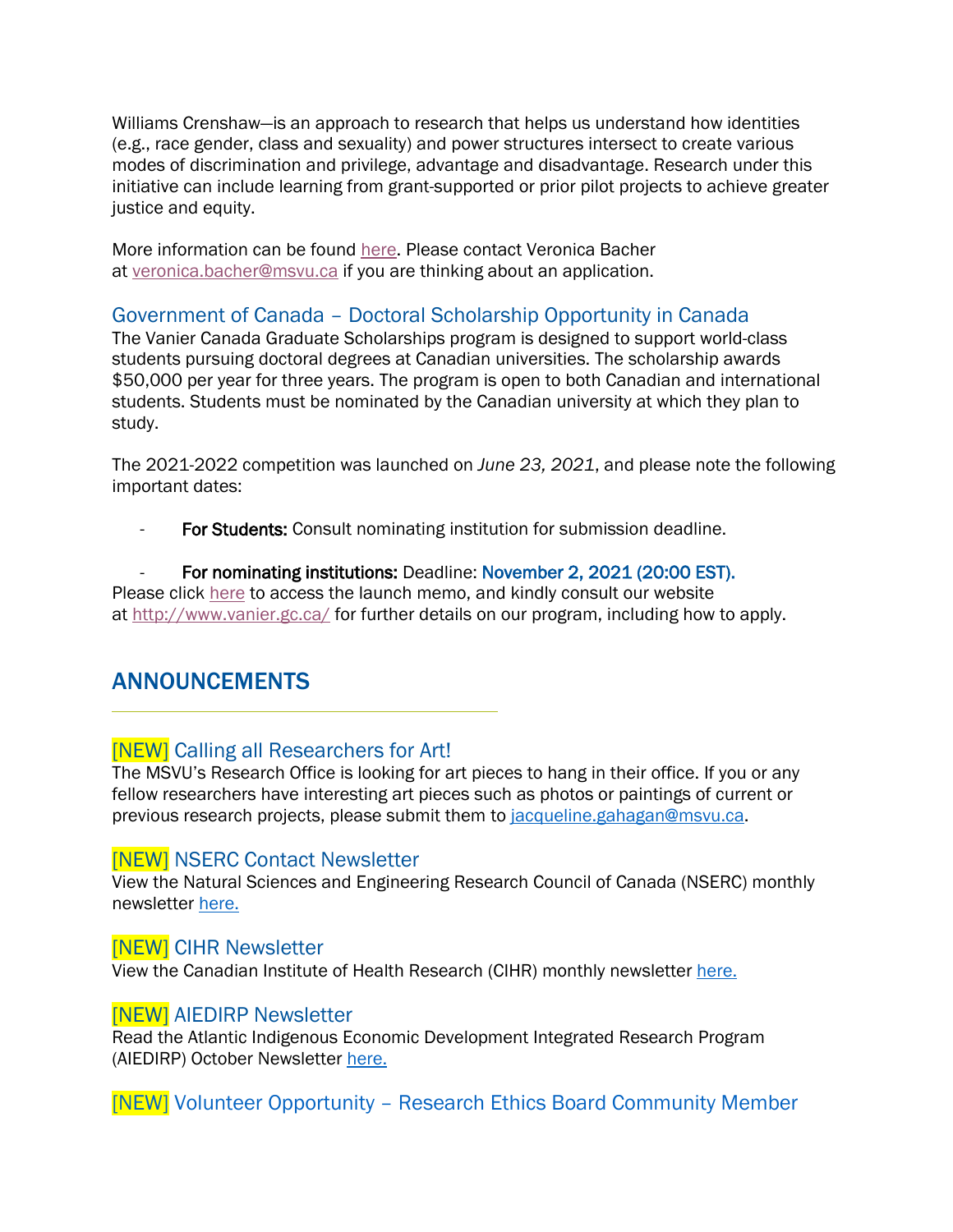MSVU's Research Ethics Board (UREB) is seeking to add an additional Community Member to its current membership. The UREB reviews the ethical acceptability of research involving humans or their data conducted by university faculty, staff, and students. Applications should be sent to ethics@msvu.ca by November 30th, 2021. More information can be found in the attached file.

Research with Human Participants during COVID-19<br>A reminder that face-to-face research at MSVU remains at level 3 (expanded). Click [here](https://www.msvu.ca/wp-content/uploads/2021/07/Current-COVID-Research-Status-July-14-2021.pdf) for details and how the phases of the Province of Nova Scotia align with our levels of resumption of face-to-face research. If you have any questions about research with human participants during COVID-19, please contact [ethics@msvu.ca.](mailto:ethics@msvu.ca) More info can be found [here.](https://www.msvu.ca/research-at-the-mount/research-ethics/covid-19-research-information/)

NS LGBT Seniors Archive Community Advisory Committee The Nova Scotia LGBT Seniors Archive is currently looking to expand our Community Advisory Committee. We are looking for individuals who reside in, are from, or have connections to Nova Scotia, and who identify as part of the 2SLGBTQIA+ community. No experience with archives is necessary, and members of all ages, genders, and cultural backgrounds are welcome. Participation from seniors (age 55+); Black/African Nova Scotian, Indigenous, and other people of colour; as well as transgender, non-binary, gender non-conforming, and other gender diverse individuals is greatly appreciated and strongly encouraged. Please see the attached document for more information.

Additionally, the NS LGBT is seeking a Project Coordinator for our Lesbian Oral History Project. This is a paid part-time position for a maximum of 100 hours. The Project Coordinator is responsible for training volunteers, scheduling the oral history interviews, and assisting with writing the final project report. While the ideal candidate is a senior lesbian from Nova Scotia, we are open to all candidates with experience coordinating communitybased projects. Please see the attached job posting for more information.

Interested Community Advisory Committee participants can email Rachel Moore at [rc348749@dal.ca.](mailto:rc348749@dal.ca) Applicants for the Project Coordinator position are encouraged to send a resume and cover letter to Jacqueline Gahagan at [Jacqueline.Gahagan@MSVU.ca.](mailto:Jacqueline.Gahagan@MSVU.ca)

#### Barbershop Talks: A project by the Nova Scotia Men's Health League

The Nova Scotia Brotherhood (NSB) with collaboration from the Men's Health League, the Mental Health Foundation of Nova Scotia and Nova Scotia Health, would like to invite you to the fall Barbershop Talks. This is a Safe Space for Black Men to talk about Race and Mental Health, all while getting a FREE professional cut, fade, or shave. PLEASE PASS ON to fellow Black men in your network of family, work, neighborhood, church and sports teams. More details attached. To book an appointment, please contact Duane Winter at [Duane.winter@nshealth.ca.](mailto:Duane.winter@nshealth.ca) More info attached.

# MSVU RESEARCH ACHIEVEMENTS